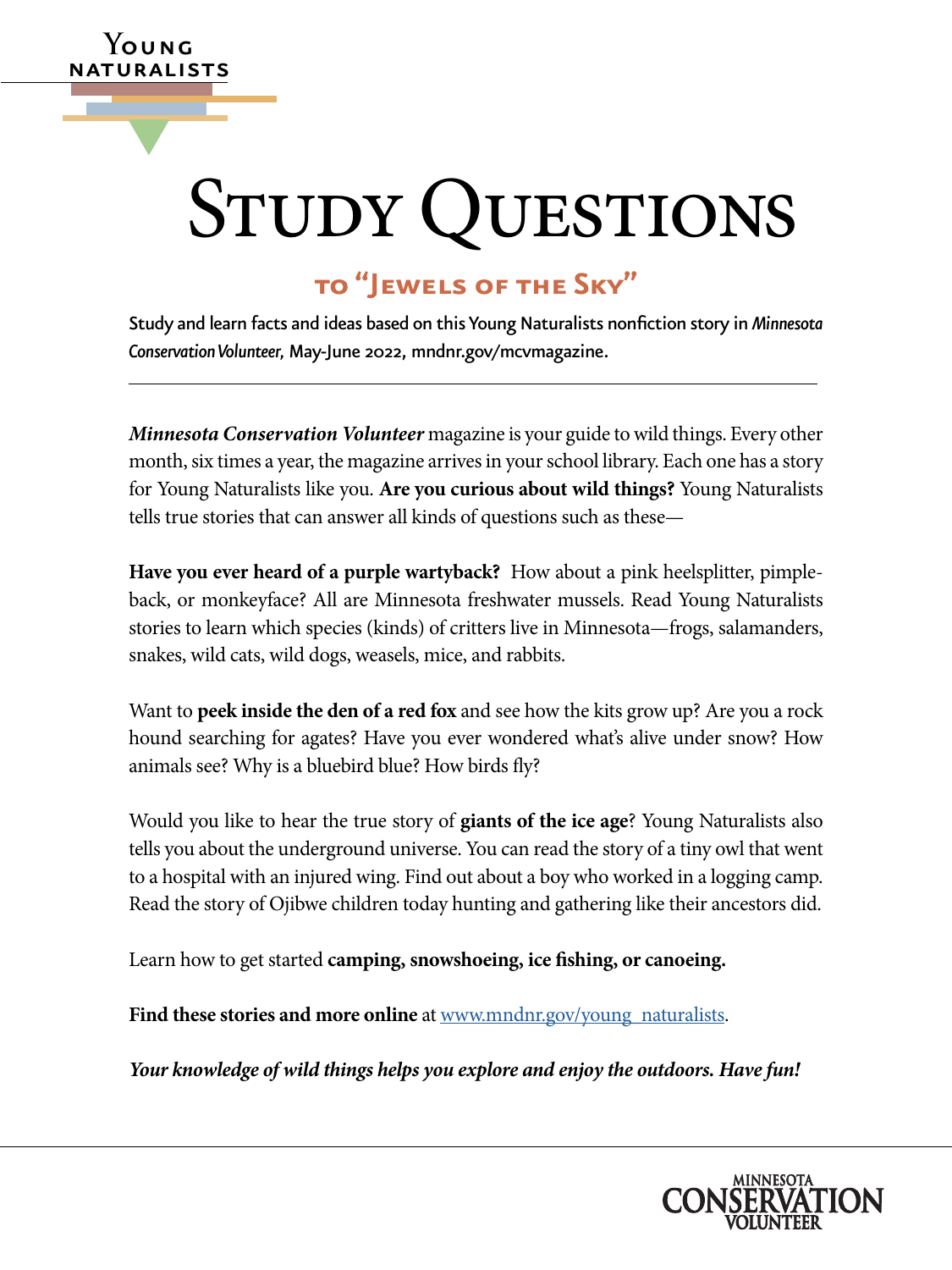# **"Jewels of the Sky" Study Questions**

Study and learn facts and ideas based on this Young Naturalists nonfction story in *Minnesota Conservation Volunteer,* May-June 2022, [mndnr.gov/mcvmagazine](http://www.mndnr.gov/mcvmagazine).



## **1. According to the article, where might a ruby-throated hummingbird spend the winter?**

#### **2. How does a male hummingbird try to attract a female?**

- a. by fying back and forth in front of her.
- b. by giving her nectar from fowers.
- c. by building a nest for her.

#### **3. Name three things you might fnd in a hummingbird nest.**

#### **4. Put the following activities in order, starting with the beginning of the calendar year.**

Baby hummingbirds hatch. Hummingbirds start to fy north. The young leave the nest. The hummingbird drinks nectar from flowers. Hummingbirds mate. Hummingbirds eat lots of food to prepare for migration Hummingbirds start to fy south. Hummingbirds arrive in Minnesota. The female builds a nest.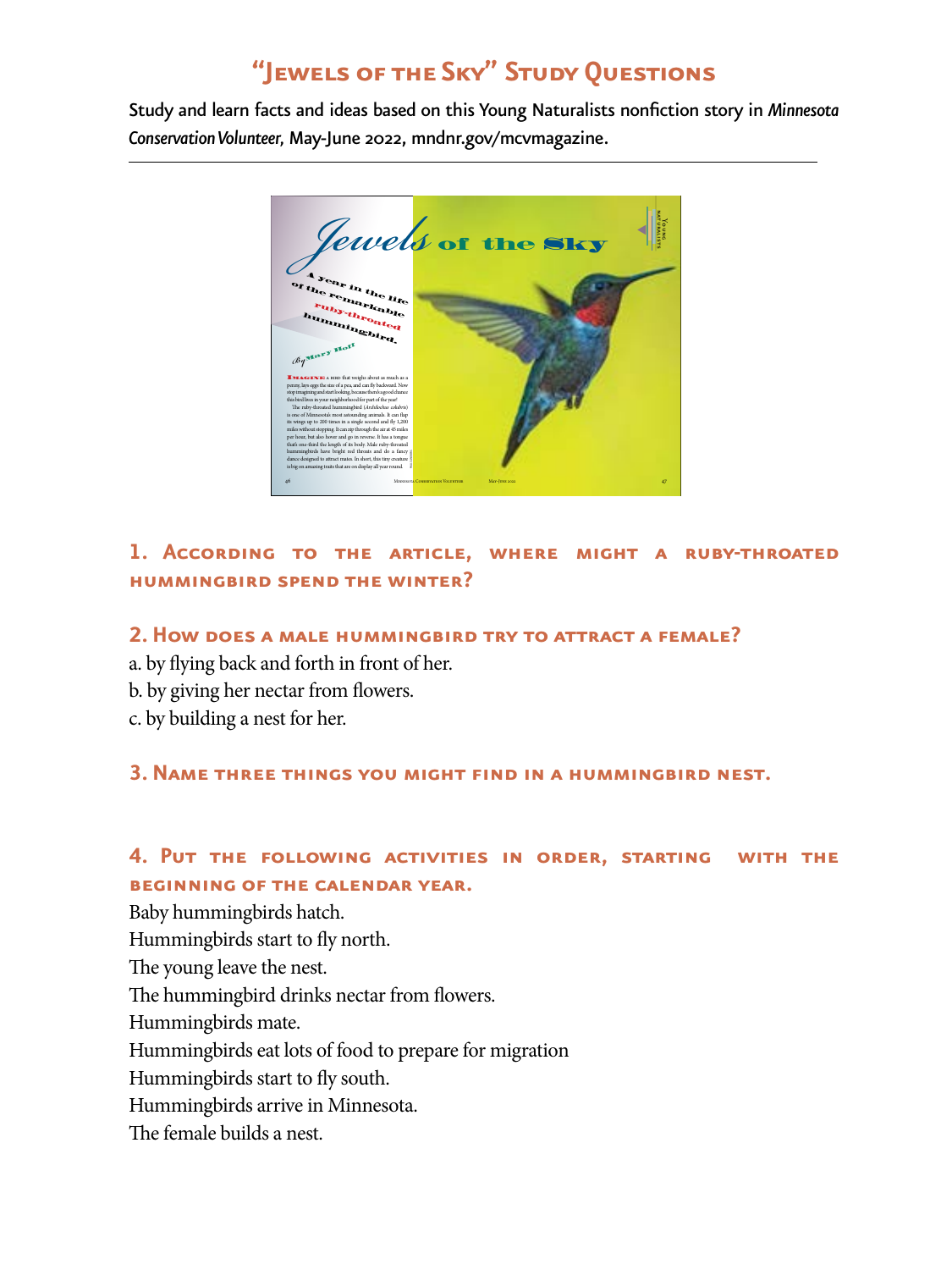# **5. Why do a male's red throat feathers sometimes look black?**

#### **6. How does attracting hummingbirds help plants?**

a. The humming bird eats insects that might otherwise eat the plant.

b. The humming bird carries the plant's pollen to another plant so it can reproduce.

c. The humming bird's tongue secretes germ-killing substances that help keep the plant healthy.

d. It doesn't help them.

# **7.True or false: a hummingbird sucks nectar from a plant through its tongue like a person sucks a milkshake through a straw.**

#### **8. Name three animals that eat hummingbirds.**

#### **9. Match the amount of time with the activity;**

| Time it takes for a migrating humming bird to reach its winter home | One hour      |
|---------------------------------------------------------------------|---------------|
| Time it takes a hummingbird to fly across the Gulf of Mexico        |               |
| Time it takes a hummingbird to fly 45 miles                         | Up to one day |
| Time it takes for hummingbird eggs to hatch after they are laid     | Two weeks     |

#### **10. WHAT MAKES IT POSSIBLE FOR A HUMMINGBIRD TO FLY BACKWARDS?**

## **11**. **True or false: Like geese, hummingbirds fy south in V-shaped groups?**

**CHALLENGE QUESTION:** Challenge question: Why might native plants do a better job of attracting hummingbirds than nonnative plants would?

#### **Minnesota Comprehensive Assessments Practice Items**

#### **1. Ruby-throated hummingbird eggs are the size of**

a. a pencil eraser. b. the period at the end of this sentence. c. a chicken egg. d. a marble.

# **2. Based on what you learned in the article, why do you think a HUMMINGBIRD MIGHT FLY TOWARD A PERSON IN A RED hoodie?**